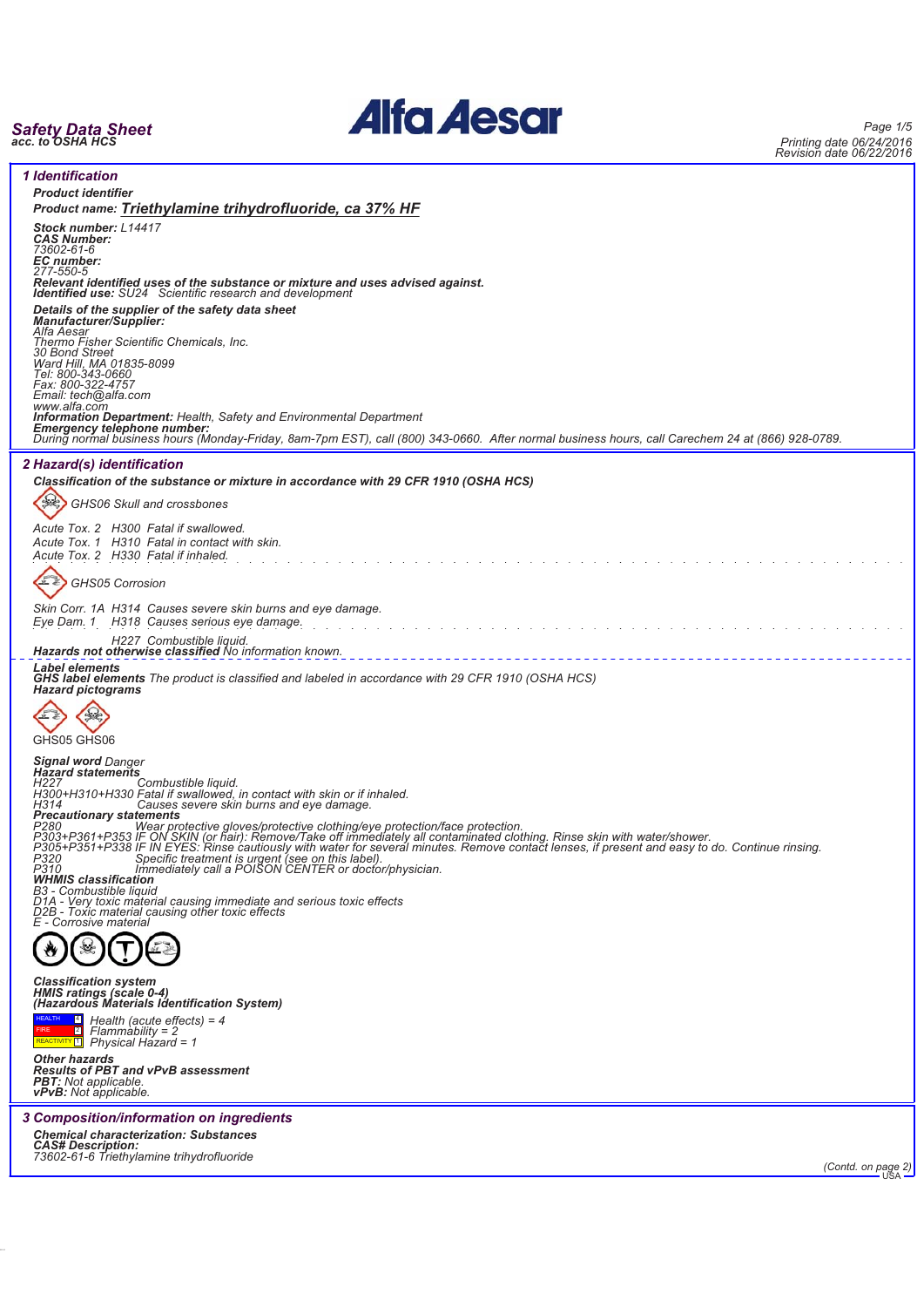### *Product name: Triethylamine trihydrofluoride, ca 37% HF*

#### *Identification number(s): EC number: 277-550-5*

*4 First-aid measures*

### *Description of first aid measures*

**General information**<br>Immediately remove any clothing soiled by the product.<br>Remove breathing apparatus only after contaminated clothing has been completely removed.<br>In case of irregular breathing or respiratory arrest pro

*After inhalation Supply fresh air. If required, provide artificial respiration. Keep patient warm. Seek immediate medical advice.*

*After skin contact*

*Immediately wash with water and soap and rinse thoroughly. Seek immediate medical advice.*

After swallowing Do not induce vomiting; immediately call for medical help.<br>Information for doctor

### *Most important symptoms and effects, both acute and delayed*

Causes severe skin burns.<br>Fatal if inhaled.<br>Fatal in contact with skin.<br>Fatal if swallowed.<br>Causes serious eye damage.

*Indication of any immediate medical attention and special treatment needed No further relevant information available.*

### *5 Fire-fighting measures*

## *Extinguishing media* **Suitable extinguishing agents** Carbon dioxide, extinguishing powder or water spray. Fight larger fires with water spray or alcohol resistant foam.<br>**Special hazards arising from the substance or mixture**<br>If this product is

*Carbon monoxide and carbon dioxide Hydrogen fluoride (HF) Nitrogen oxides (NOx) Advice for firefighters Protective equipment: Wear self-contained respirator. Wear fully protective impervious suit.*

### *6 Accidental release measures*

**Personal precautions, protective equipment and emergency procedures**<br>Wear protective equipment. Keep unprotected persons away.<br>Ensure adequate ventilation<br>Environmental precautions: Do not allow material to be released to

Ensure adequate ventilation.<br>**Prevention of secondary hazards:** Keep away from ignition sources.<br>Reference to other sections<br>See Section 7 for information on safe handling<br>See Section 8 for information on personal protecti

### *7 Handling and storage*

*Handling*

**Precautions for safe handling**<br>Keep container tightly sealed.<br>Store in cool, dry place in tightly closed containers.<br>Ensure good ventilation at the workplace.<br>Open and handle container with care.<br>I**nformation about protec** *Conditions for safe storage, including any incompatibilities Storage Requirements to be met by storerooms and receptacles: No special requirements. Information about storage in one common storage facility: Store away from water/moisture. Store away from strong bases. Store away from oxidizing agents. Further information about storage conditions: This product is hygroscopic. Store under dry inert gas. Keep container tightly sealed. Store in cool, dry conditions in well sealed containers. Protect from humidity and water. Specific end use(s) No further relevant information available.*

### *8 Exposure controls/personal protection*

*Additional information about design of technical systems: Properly operating chemical fume hood designed for hazardous chemicals and having an average face velocity of at least 100 feet per minute.*

*Control parameters*

Components with limit values that require monitoring at the workplace:<br>The product does not contain any relevant quantities of materials with critical values that have to be monitored at the workplace.<br>USA USA

*(Contd. of page 1)*

*Page 2/5*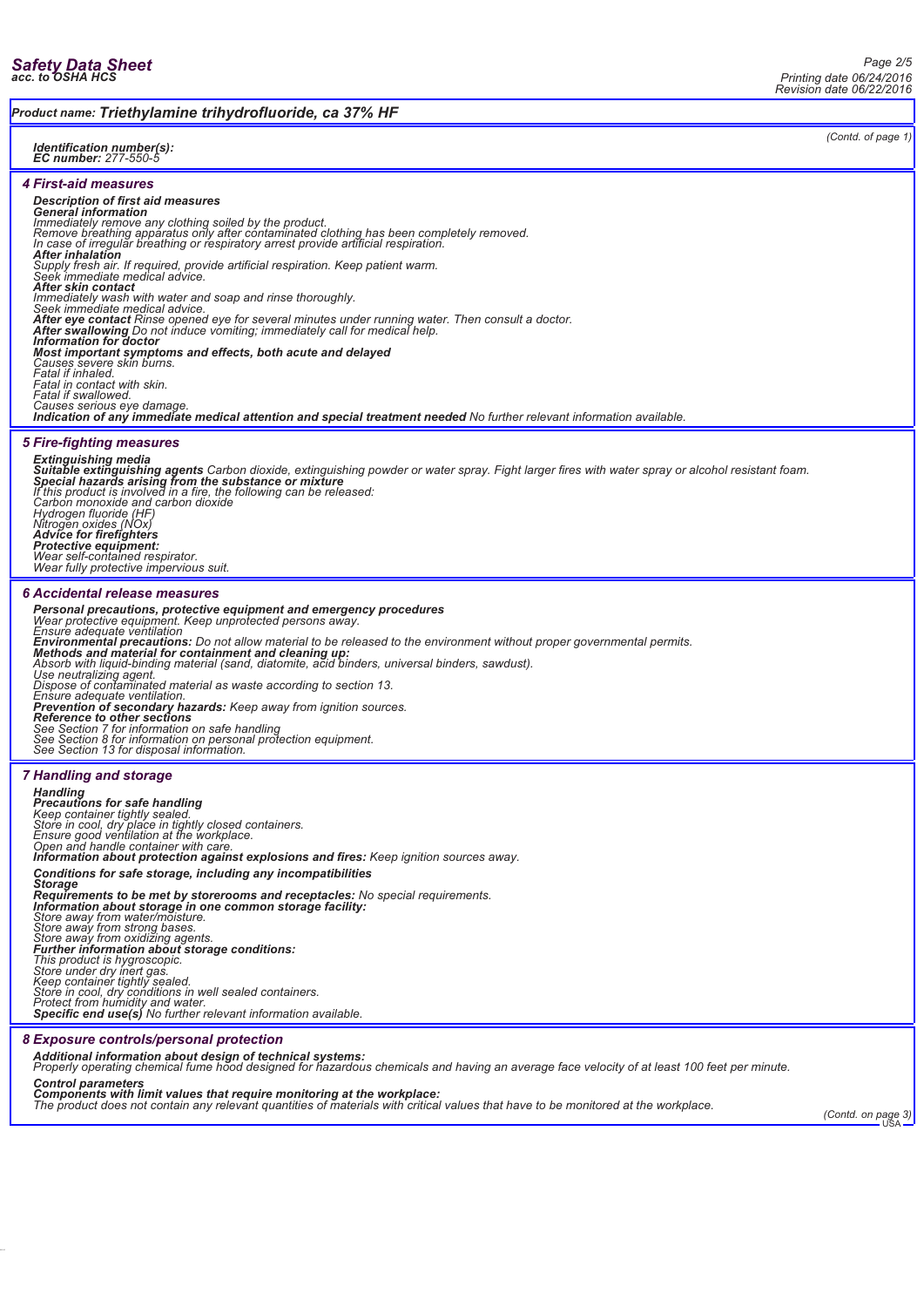| Product name: Triethylamine trihydrofluoride, ca 37% HF                                                                                                                                                                                                                                                                                                                                                                                                                                                                                                                                                                                                                                                                                                                                                                                                                                                                                                                                                                                                                                                                                                                                                                                                                                                                                                                                                                                                                                                                                                          |                                                                                                                                                                                            |  |
|------------------------------------------------------------------------------------------------------------------------------------------------------------------------------------------------------------------------------------------------------------------------------------------------------------------------------------------------------------------------------------------------------------------------------------------------------------------------------------------------------------------------------------------------------------------------------------------------------------------------------------------------------------------------------------------------------------------------------------------------------------------------------------------------------------------------------------------------------------------------------------------------------------------------------------------------------------------------------------------------------------------------------------------------------------------------------------------------------------------------------------------------------------------------------------------------------------------------------------------------------------------------------------------------------------------------------------------------------------------------------------------------------------------------------------------------------------------------------------------------------------------------------------------------------------------|--------------------------------------------------------------------------------------------------------------------------------------------------------------------------------------------|--|
|                                                                                                                                                                                                                                                                                                                                                                                                                                                                                                                                                                                                                                                                                                                                                                                                                                                                                                                                                                                                                                                                                                                                                                                                                                                                                                                                                                                                                                                                                                                                                                  | (Contd. of page 2)                                                                                                                                                                         |  |
| Ingredients with biological limit values:                                                                                                                                                                                                                                                                                                                                                                                                                                                                                                                                                                                                                                                                                                                                                                                                                                                                                                                                                                                                                                                                                                                                                                                                                                                                                                                                                                                                                                                                                                                        |                                                                                                                                                                                            |  |
| 73602-61-6 Triethylamine trihydrofluoride (100.0%)<br>BEI (USA) 2 mg/L<br>Medium: urine<br>Time: prior to shift<br>Parameter: Fluoride (background, nonspecific)<br>3 mg/L<br>Medium: urine<br>Time: end of shift                                                                                                                                                                                                                                                                                                                                                                                                                                                                                                                                                                                                                                                                                                                                                                                                                                                                                                                                                                                                                                                                                                                                                                                                                                                                                                                                                |                                                                                                                                                                                            |  |
| Parameter: Fluoride (background, nonspecific)<br><b>Additional information: No data</b>                                                                                                                                                                                                                                                                                                                                                                                                                                                                                                                                                                                                                                                                                                                                                                                                                                                                                                                                                                                                                                                                                                                                                                                                                                                                                                                                                                                                                                                                          |                                                                                                                                                                                            |  |
| <b>Exposure controls</b><br>Personal protective equipment<br>General protective and hygienic measures<br>The usual precautionary measures for handling chemicals should be followed.<br>Keep away from foodstuffs, beverages and feed.<br>Remove all soiled and contaminated clothing immediately.<br>Wash hands before breaks and at the end of work.<br>Store protective clothing separately.<br>Avoid contact with the eyes and skin.<br>Maintain an ergonomically appropriate working environment.<br><b>Breathing equipment:</b> Use self-contained respiratory protective device in emergency situations.<br>Recommended filter device for short term use:<br>Use a respirator with multi-purpose combination (US) or type ABEK (EN 14387) as a backup to engineering controls. Risk assessment should be performed to<br>determine if air-purifying respirators are appropriate. Only use equipment tested and approved under appropriate government standards such as NIOSH (USA) or<br>CEN (EU).<br><b>Protection of hands:</b><br><i><b>Impervious gloves</b></i><br>Check protective gloves prior to each use for their proper condition.<br>The selection of suitable gloves not only depends on the material, but also on quality. Quality will vary from manufacturer to manufacturer.<br><b>Material of gloves Nitrile rubber, NBR</b><br>Penetration time of glove material (in minutes) 480<br>Glove thickness 0.4 mm<br>Eye protection:<br>Tightly sealed goggles<br>Full face protection<br><b>Body protection:</b> Protective work clothing. |                                                                                                                                                                                            |  |
|                                                                                                                                                                                                                                                                                                                                                                                                                                                                                                                                                                                                                                                                                                                                                                                                                                                                                                                                                                                                                                                                                                                                                                                                                                                                                                                                                                                                                                                                                                                                                                  |                                                                                                                                                                                            |  |
| 9 Physical and chemical properties<br>Information on basic physical and chemical properties<br><b>General Information</b><br>Appearance:                                                                                                                                                                                                                                                                                                                                                                                                                                                                                                                                                                                                                                                                                                                                                                                                                                                                                                                                                                                                                                                                                                                                                                                                                                                                                                                                                                                                                         |                                                                                                                                                                                            |  |
| Form:<br>Odor:<br>Odor threshold:                                                                                                                                                                                                                                                                                                                                                                                                                                                                                                                                                                                                                                                                                                                                                                                                                                                                                                                                                                                                                                                                                                                                                                                                                                                                                                                                                                                                                                                                                                                                | Liquid<br>Pungent<br>Not determined.                                                                                                                                                       |  |
| pH-value:                                                                                                                                                                                                                                                                                                                                                                                                                                                                                                                                                                                                                                                                                                                                                                                                                                                                                                                                                                                                                                                                                                                                                                                                                                                                                                                                                                                                                                                                                                                                                        | Not determined.                                                                                                                                                                            |  |
| <b>Change in condition</b><br><b>Melting point/Melting range:</b><br><b>Boiling point/Boiling range:</b><br>Sublimation temperature / start:                                                                                                                                                                                                                                                                                                                                                                                                                                                                                                                                                                                                                                                                                                                                                                                                                                                                                                                                                                                                                                                                                                                                                                                                                                                                                                                                                                                                                     | -29 °C (-20 °F)<br>70 °C (158 °F) (15mm)<br>Not determined                                                                                                                                 |  |
| <b>Flash point:</b><br><b>Flammability (solid, gaseous)</b><br>Ignition temperature:<br>Decomposition temperature:<br>Auto igniting:                                                                                                                                                                                                                                                                                                                                                                                                                                                                                                                                                                                                                                                                                                                                                                                                                                                                                                                                                                                                                                                                                                                                                                                                                                                                                                                                                                                                                             | 87 °C (189 °F)<br>Not determined.<br>Not determined<br>Not determined<br>Not determined.                                                                                                   |  |
| Danger of explosion:<br><b>Explosion limits:</b><br>Lower:<br><b>Upper:</b><br>Vapor pressure:<br>Density at 20 °C (68 °F):<br>Relative density<br>Vapor density<br><b>Evaporation</b> rate<br>Solubility in / Miscibility with<br><b>Water:</b><br>Partition coefficient (n-octanol/water): Not determined.<br><b>Viscosity:</b>                                                                                                                                                                                                                                                                                                                                                                                                                                                                                                                                                                                                                                                                                                                                                                                                                                                                                                                                                                                                                                                                                                                                                                                                                                | Not determined.<br>Not determined<br>Not determined<br>Not determined<br>0.99 g/cm <sup>3</sup> (8.262 lbs/gal)<br>Not determined.<br>Not determined.<br>Not determined.<br>Fully miscible |  |
| dynamic:<br>kinematic:<br><b>Other information</b>                                                                                                                                                                                                                                                                                                                                                                                                                                                                                                                                                                                                                                                                                                                                                                                                                                                                                                                                                                                                                                                                                                                                                                                                                                                                                                                                                                                                                                                                                                               | Not determined.<br>Not determined.<br>No further relevant information available.                                                                                                           |  |
| <b>10 Stability and reactivity</b><br><b>Reactivity</b> No information known.<br>Chemical stability Stable under recommended storage conditions.<br><b>Possibility of hazardous reactions</b> Reacts with strong oxidizing agents<br><b>Conditions to avoid</b> No further relevant information available.<br>Incompatible materials:<br>Water/moisture<br>Bases<br>Oxidizing agents<br>Hazardous decomposition products:<br>Carbon monoxide and carbon dioxide<br>Hydrogen fluoride<br>Nitrogen oxides                                                                                                                                                                                                                                                                                                                                                                                                                                                                                                                                                                                                                                                                                                                                                                                                                                                                                                                                                                                                                                                          | Thermal decomposition / conditions to be avoided: Decomposition will not occur if used and stored according to specifications.<br><b>HSA</b>                                               |  |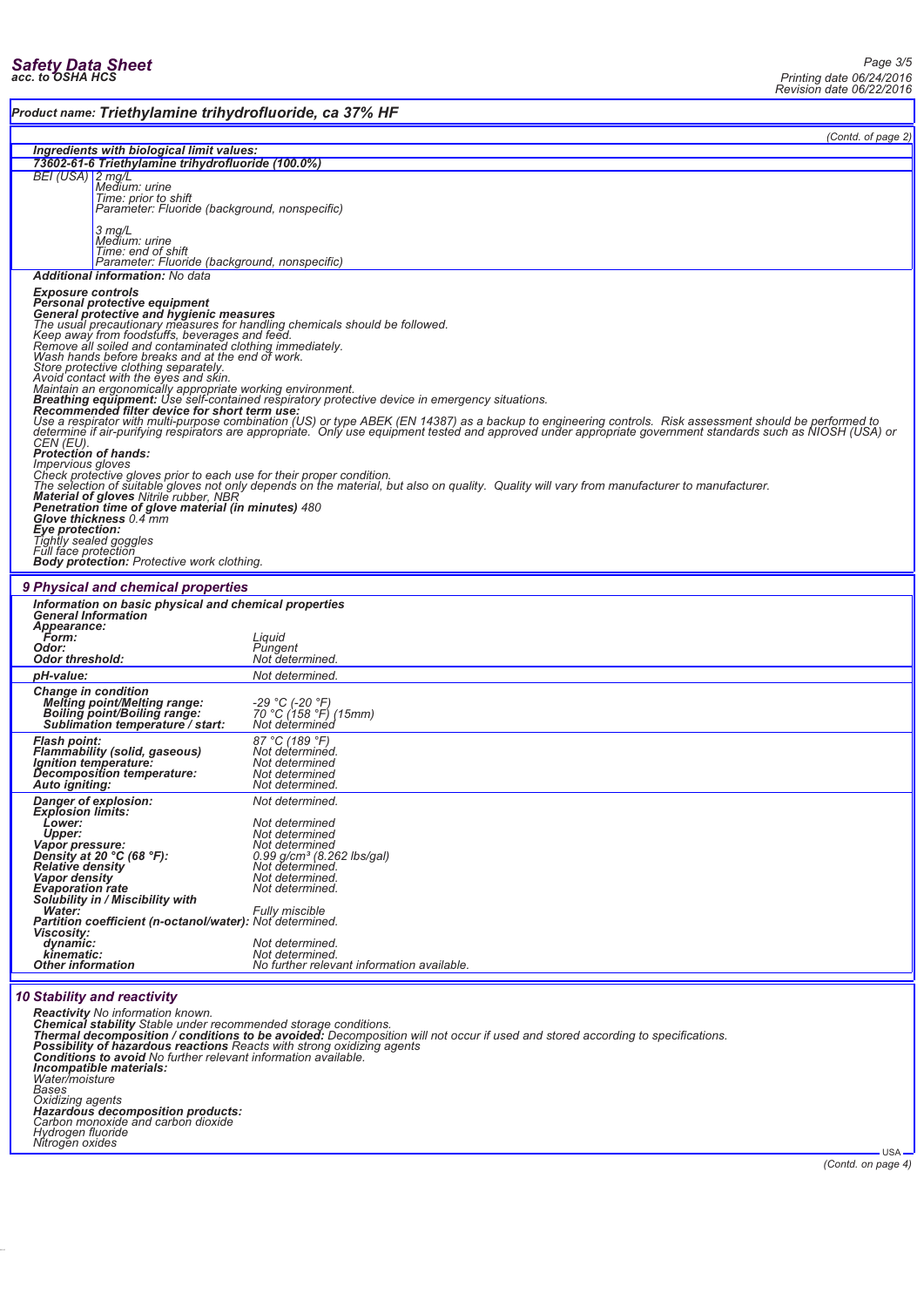### *Product name: Triethylamine trihydrofluoride, ca 37% HF*

*(Contd. of page 3)*

| <b>11 Toxicological information</b>                                                                                                                                                                         |                                                |  |
|-------------------------------------------------------------------------------------------------------------------------------------------------------------------------------------------------------------|------------------------------------------------|--|
| Information on toxicological effects                                                                                                                                                                        |                                                |  |
| <b>Acute toxicity:</b>                                                                                                                                                                                      |                                                |  |
| Fatal if inhaled.<br>Fatal in contact with skin.                                                                                                                                                            |                                                |  |
| Fatal if swallowed.<br>Danger through skin absorption.                                                                                                                                                      |                                                |  |
| Swallowing will lead to a strong corrosive effect on mouth and throat and to the danger of perforation of esophagus and stomach.                                                                            |                                                |  |
| LD/LC50 values that are relevant for classification: No data<br><b>Skin irritation or corrosion:</b> Causes severe skin burns.                                                                              |                                                |  |
| Eye irritation or corrosion: Causes serious eye damage.                                                                                                                                                     |                                                |  |
| Sensitization: No sensitizing effects known.<br>Germ cell mutagenicity: No effects known.                                                                                                                   |                                                |  |
| Carcinogenicity: No classification data on carcinogenic properties of this material is available from the EPA, IARC, NTP, OSHA or ACGIH.                                                                    |                                                |  |
| <b>Reproductive foxicity:</b> No effects known.<br>Specific target organ system toxicity - repeated exposure: No effects known.                                                                             |                                                |  |
| Specific target organ system toxicity - single exposure: No effects known.                                                                                                                                  |                                                |  |
| Aspiration hazard: No effects known.<br>Subacute to chronic toxicity: No effects known.                                                                                                                     |                                                |  |
| Additional toxicological information: To the best of our knowledge the acute and chronic toxicity of this substance is not fully known.                                                                     |                                                |  |
| Carcinogenic categories<br><b>OSHA-Ca (Occupational Safety &amp; Health Administration)</b> Substance is not listed.                                                                                        |                                                |  |
| <b>12 Ecological information</b>                                                                                                                                                                            |                                                |  |
| <b>Toxicity</b>                                                                                                                                                                                             |                                                |  |
| <b>Aquatic toxicity:</b> No further relevant information available.                                                                                                                                         |                                                |  |
| Persistence and degradability No further relevant information available.<br><b>Bioaccumulative potential No further relevant information available.</b>                                                     |                                                |  |
| <b>Mobility in soil</b> No further relevant information available.                                                                                                                                          |                                                |  |
| Additional ecological information:<br>General notes:                                                                                                                                                        |                                                |  |
| Do not allow product to reach ground water, water course or sewage system.<br>Do not allow material to be released to the environment without proper governmental permits.                                  |                                                |  |
| Danger to drinking water if even small quantities leak into the ground.                                                                                                                                     |                                                |  |
| Avoid transfer into the environment.<br><b>Results of PBT and vPvB assessment</b>                                                                                                                           |                                                |  |
| <b>PBT:</b> Not applicable.                                                                                                                                                                                 |                                                |  |
| vPvB: Not applicable.<br>Other adverse effects No further relevant information available.                                                                                                                   |                                                |  |
| <b>13 Disposal considerations</b>                                                                                                                                                                           |                                                |  |
| Waste treatment methods                                                                                                                                                                                     |                                                |  |
| <b>Recommendation</b> Consult state, local or national regulations to ensure proper disposal.                                                                                                               |                                                |  |
| Uncleaned packagings:<br>Recommendation: Disposal must be made according to official regulations.                                                                                                           |                                                |  |
| Recommended cleansing agent: Water, if necessary with cleansing agents.                                                                                                                                     |                                                |  |
| <b>14 Transport information</b>                                                                                                                                                                             |                                                |  |
| <b>UN-Number</b><br>DOT, IMDG, IATA                                                                                                                                                                         | <b>UN1790</b>                                  |  |
| <b>UN proper shipping name</b><br>DOT                                                                                                                                                                       |                                                |  |
| <b>IMDG, IATA</b>                                                                                                                                                                                           | <i>Hydrofluoric acid<br/>HYDROFLUORIC ACID</i> |  |
| Transport hazard class(es)                                                                                                                                                                                  |                                                |  |
| <b>DOT</b>                                                                                                                                                                                                  |                                                |  |
| TOXIC                                                                                                                                                                                                       |                                                |  |
| $\vee$                                                                                                                                                                                                      |                                                |  |
| Class                                                                                                                                                                                                       | 8 Corrosive substances.                        |  |
| Label<br><b>Class</b>                                                                                                                                                                                       | 8+6.1<br>8 (CT1) Corrosive substances          |  |
| Label<br><b>IMDG, IATA</b>                                                                                                                                                                                  | $8 + 6.1$                                      |  |
|                                                                                                                                                                                                             |                                                |  |
|                                                                                                                                                                                                             |                                                |  |
| Class                                                                                                                                                                                                       | 8 Corrosive substances.                        |  |
| Label                                                                                                                                                                                                       | 8+6.1                                          |  |
| Packing group<br>DOT, IMDG, IATA                                                                                                                                                                            | $\mathcal{U}$                                  |  |
| <b>Environmental hazards:</b>                                                                                                                                                                               | Not applicable.                                |  |
| <b>Special precautions for user</b>                                                                                                                                                                         | <b>Warning: Corrosive substances</b>           |  |
| Transport in bulk according to Annex II of MARPOL73/78 and the IBC Code Not applicable.                                                                                                                     |                                                |  |
| Transport/Additional information:                                                                                                                                                                           |                                                |  |
| <b>DOT</b><br><b>Marine Pollutant (DOT):</b>                                                                                                                                                                | No                                             |  |
| <b>UN "Model Regulation":</b>                                                                                                                                                                               | UN1790, Hydrofluoric acid, 8 (6.1), II         |  |
|                                                                                                                                                                                                             |                                                |  |
| <b>15 Regulatory information</b>                                                                                                                                                                            |                                                |  |
| Safety, health and environmental regulations/legislation specific for the substance or mixture<br><b>GHS label elements</b> The product is classified and labeled in accordance with 29 CFR 1910 (OSHA HCS) |                                                |  |
| (Contd. on page 5)                                                                                                                                                                                          |                                                |  |
|                                                                                                                                                                                                             |                                                |  |